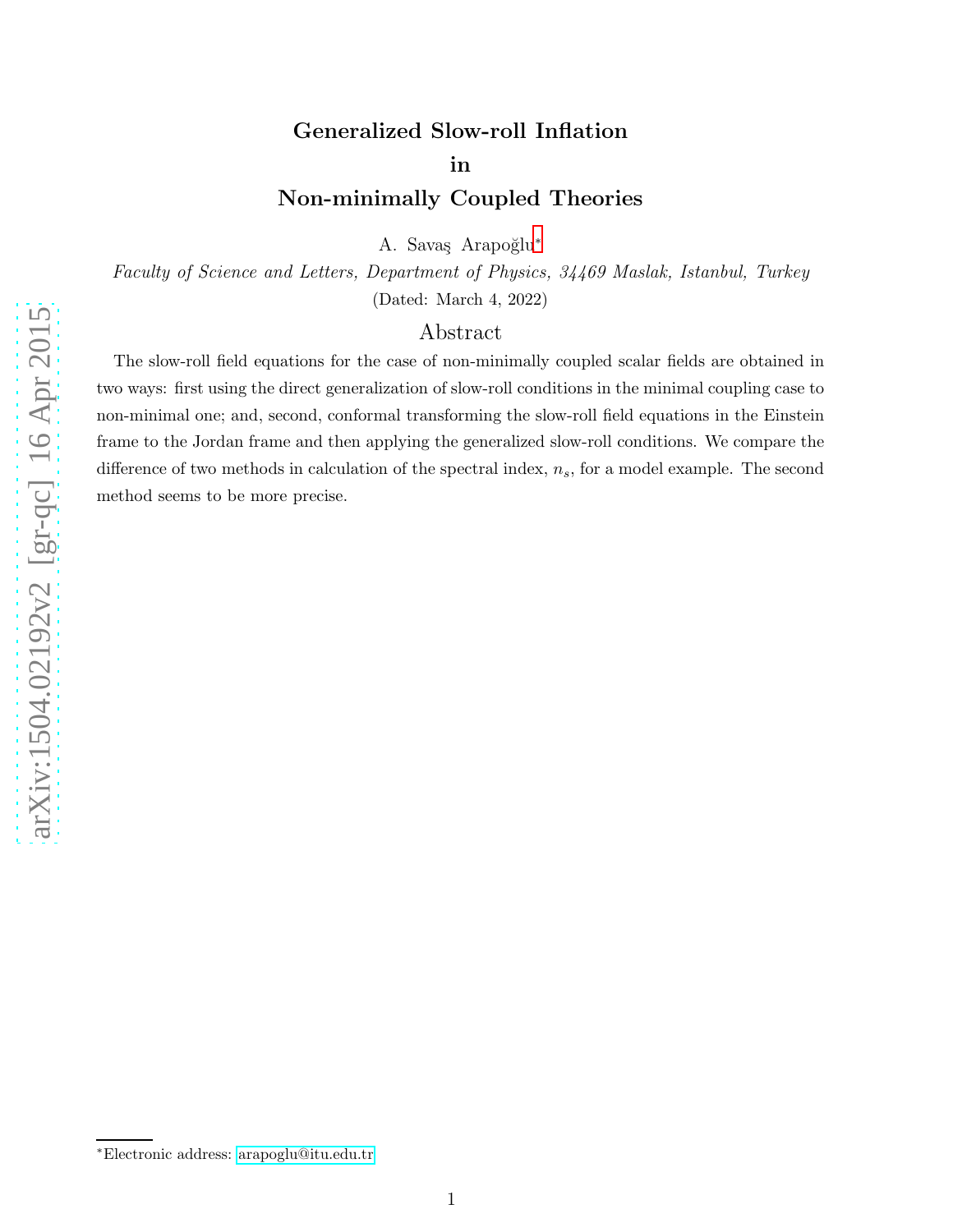### I. INTRODUCTION

Inflation is the most plausible scenario providing not only the successful explanation of the horizon, flatness, and monopole problems of the standard big bang cosmology [\[1](#page-8-0)[–3](#page-8-1)], but also the primordial density fluctuations for the formation of the observed large-scale structure of the universe (references [\[4](#page-8-2)[–7](#page-8-3)] for reviews).

In inflationary universe models, it is supposed that the nearly exponential expansion of the universe is driven by a scalar field (called inflaton) which is assumed to be minimally coupled to the gravity and *slowly* evolves in a nearly flat potential  $V(\phi)$ . In the so-called "slow-roll" approximation" [\[8\]](#page-8-4) the most slowly changing terms in the field equations are neglected which amounts to the approximation that the kinetic energy of the inflaton is considered to be much smaller than the potential energy, that is,  $\dot{\phi}^2 \ll V(\phi)$  and  $\ddot{\phi} \ll H\dot{\phi}$ . The existence of inflationary attractors is necessary for slow-roll approximation to work. The slow-roll single-inflaton field models predict almost scale-invariant density perturbations consistent with the observations of anisotropies in Cosmic Microwave Background (CMB).

On the other hand, quantum field theory in curved spacetime necessitates a non-trivial coupling between the scalar field and the spacetime curvature even if they are absent in the classical theory. Actually there are many other indications that the inflaton couples to the curvature of spacetime R (summarized in a nice way in  $[9]$ ). Therefore, it is reasonable to consider how the dynamics of the inflaton changes because of this non-minimal coupling. In general, one expects that the coupling is of the form  $\frac{1}{2}\xi\phi^2 R$  with a constant  $\xi$ , but the quantum corrections may change this situation and the behaviour of renormalization group effective coupling  $\xi$  becomes  $\phi$  dependent also. The various asymptotics of the coupling constant  $\xi$  in quantum field theory in curved spacetime were studied in [\[10](#page-8-6)]; recently in this direction the running of the non-minimal parameter  $\xi$  is analyzed within the non-perturbative setting of the functional renormalization group (RG) [\[11\]](#page-8-7) and the inflationary parameters in the renormalization group improved  $\phi^4$  theory at one-loop and two-loop levels are considered in [\[12\]](#page-8-8) and [\[13](#page-8-9)]. To cover all these effective models, then, one can consider a non-minimally coupled inflaton field with a general coupling function of the form  $f(\phi)$ .

We are now currently in an era stated commonly as the 'precision cosmology', implying that the observational data sharpens and this allows one to compare the models more precisely. Inflationary models are examined and compared by the observations of Planck together with WMAP [\[14](#page-8-10)[–16\]](#page-9-0) and a joint analysis of BICEP2 [\[17](#page-9-1)] via the inflationary parameters such as the spectral index  $n_s$ , the tensor-to-scalar ratio r, the running of the spectral index  $\alpha = dn_s/dlnk$ , and non-Gaussianity of the primordial perturbations. Indeed, discriminating the various inflationary models through the calculation of these parameters in both minimally and non-minimally coupled theories is an active research area. Therefore, it is beneficial to consider and compare the calculation of these parameters in non-minimally coupled theories, and check whether there is any significant difference between minimal and non-minimal cases, considering the recent bunch of papers appearing in the literature about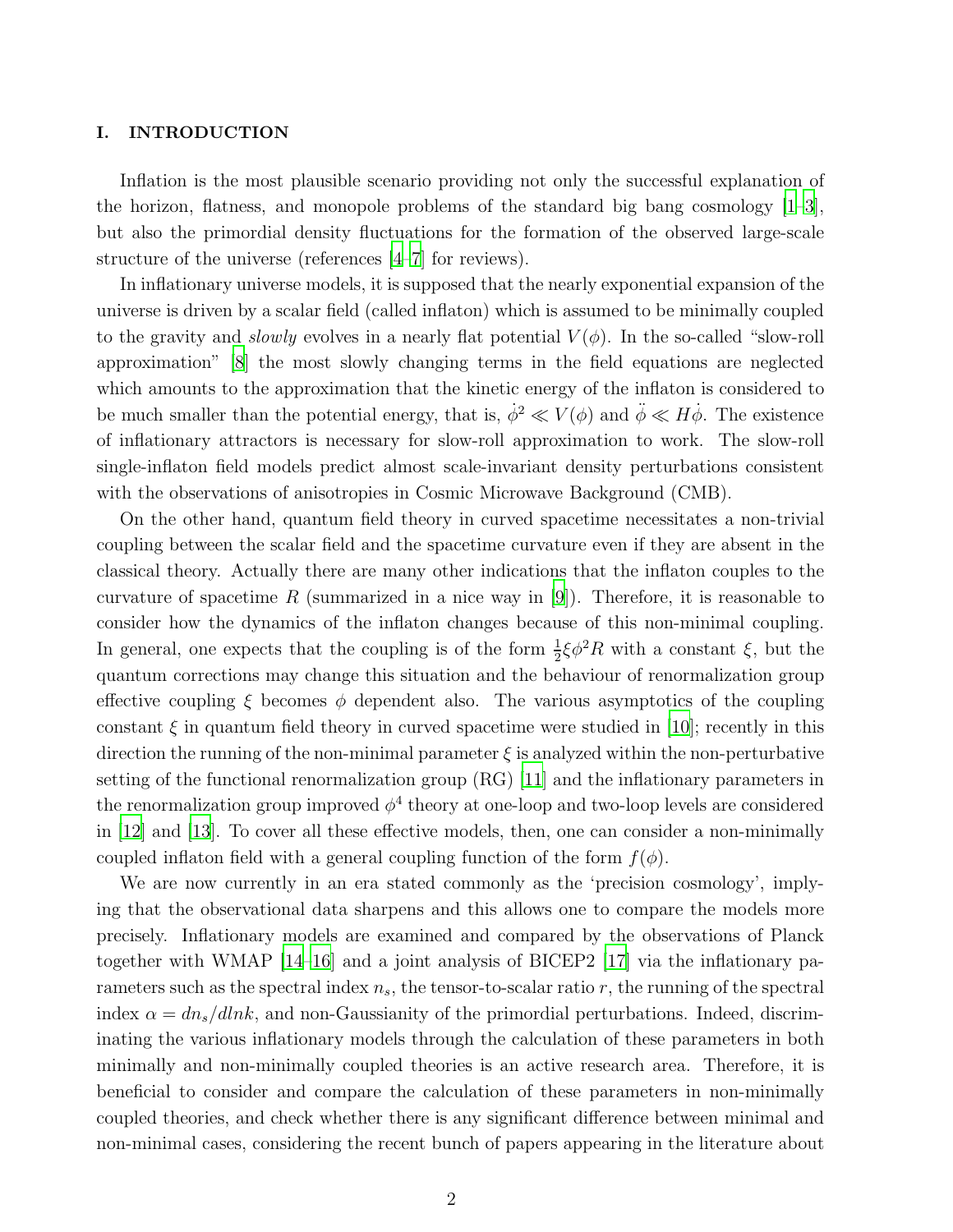the subject.

These parameters are obtained in the slow-roll approximation either considered directly in the *Jordan Frame* (JF) through the "generalized slow-roll" approximation [\[18](#page-9-2), [19](#page-9-3)], or by performing a conformal transformation to the Einstein Frame (EF) and using the usual definitions of slow-roll parameters [\[8\]](#page-8-4) in this frame; mostly the latter is preferred. The existence of attractor behaviour in inflation with non-minimal coupling is also demonstrated in [\[20\]](#page-9-4) which is necessary for this approximation to work. The strong attractor inflationary behavior in multifield inflationary models is also shown in [\[21](#page-9-5)]. Recently, Kallosh et al. [\[22](#page-9-6)] have shown that any inflationary model with a scalar-curvature non-minimal coupling asymptotes a universal attractor.

In this paper, we obtained the slow-roll field equations in JF in two ways: in the first method, we use directly the so-called 'generalized' slow-roll conditions in JF, [\[18](#page-9-2), [19\]](#page-9-3), and get the slow-roll field equations without any reference to EF; in the second method, we write the slow-roll field equations in EF, as they are originally suggested, and get the corresponding ones in the JF via conformal transformations and generalized slow-roll approximations together. There is an interesting difference between the two methods: although the slow-roll Friedmann equations coincide, the scalar field equations do not match exactly which leads to a difference in the calculation of, for example, the spectral index  $n_s$ . It seems that the one derived from the EF slow-roll scalar field equation via conformal transformations provides a more precise value. We exemplify this result with a simple model.

The plan of the paper is as follows: In section II, we present the set-up and the background field equations, both in the JF and the EF. In section III, we give two different ways of getting the slow-roll field equations in JF, and compare them in a simple model, showing explicitly their difference. Section IV is devoted to concluding remarks.

#### II. SET-UP AND NOTATION

The action for the system of non-minimally coupled scalar field and gravity is

$$
S = \int d^4x \sqrt{-g} \left[ f(\phi)R - \frac{1}{2} (\nabla \phi)^2 - V(\phi) \right]. \tag{1}
$$

The field equations following from this action are

$$
fG_{\mu\nu} + (g_{\mu\nu}\Box f - \nabla_{\mu}\nabla_{\nu}f) = \frac{1}{4}\nabla_{\mu}\phi\nabla_{\nu}\phi - \frac{1}{2}g_{\mu\nu}\left[\frac{1}{2}(\nabla\phi)^2 + V(\phi)\right],\tag{2}
$$

$$
\Box \phi - V' + \frac{f'}{f} \left[ 3\Box f + \frac{1}{2} (\nabla \phi)^2 + 2V(\phi) \right] = 0,
$$
 (3)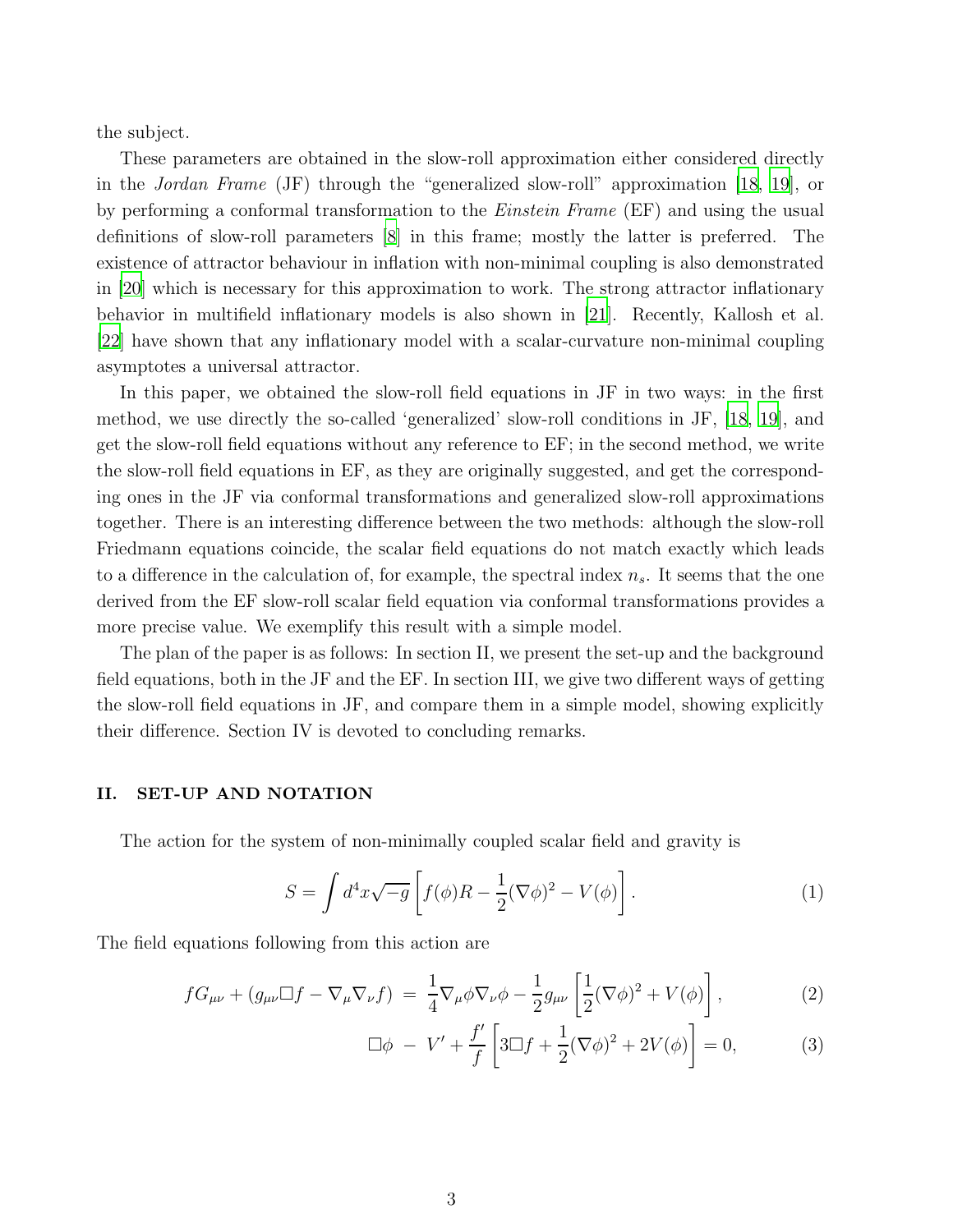where a prime indicates  $d/d\phi$ . In flat Friedmann-Robertson-Walker spacetime, they become

<span id="page-3-4"></span>
$$
H^{2} = \frac{1}{6f} \left( \frac{1}{2} \dot{\phi}^{2} + V(\phi) \right) - \frac{f'}{f} H \dot{\phi}, \tag{4}
$$

$$
\left(3\frac{f'^2}{f} + 1\right)(\ddot{\phi} + 3H\dot{\phi}) + \frac{f'}{f}(f'' + 1)\dot{\phi}^2 + f^2\frac{d}{d\phi}\left(\frac{V}{f^2}\right) = 0.
$$
 (5)

A conformal transformation of the form

<span id="page-3-3"></span>
$$
\hat{g}_{\mu\nu} = \Omega^2(\phi)g_{\mu\nu},\tag{6}
$$

$$
\Omega^2(\phi) \equiv \frac{2}{M_{\rm Pl}^2} f(\phi),\tag{7}
$$

brings the action into the Einstein-Hilbert form with a canonical scalar field

<span id="page-3-2"></span>
$$
S = \int d^4x \sqrt{-\hat{g}} \left[ \frac{M_{\rm Pl}^2}{2} \hat{R} - \frac{1}{2} (\hat{\nabla}\hat{\phi})^2 - \hat{V}(\hat{\phi}) \right],\tag{8}
$$

where the new (canonical) scalar field  $\hat{\phi}$  is defined in terms of the JF scalar field  $\phi$  through the relation

<span id="page-3-1"></span>
$$
\frac{d\hat{\phi}}{d\phi} \equiv M_{\rm Pl}^2 \sqrt{\frac{f + 3f'^2}{2f^2}}.\tag{9}
$$

The scalar field potential in EF is also defined as

<span id="page-3-0"></span>
$$
\hat{V}(\hat{\phi}) \equiv \frac{M_{\rm Pl}^4 V(\phi)}{4f^2} = \frac{V(\phi)}{\Omega^4}.
$$
\n(10)

Note that in Eq.[\(10\)](#page-3-0), the right-hand side is written in terms of the JF scalar field  $\phi$ . To write  $\hat{V}$  in terms of  $\hat{\phi}$  one must use Eq.[\(9\)](#page-3-1) to get  $\hat{\phi}(\phi)$  and invert it to find  $\phi(\hat{\phi})$  which is in principle possible but in general difficult. The field equations following from Eq.[\(8\)](#page-3-2) are

$$
\hat{G}_{\mu\nu} = \frac{1}{M_{\text{Pl}}^2} \left[ \hat{\nabla}_{\mu} \hat{\phi} \hat{\nabla}_{\nu} \hat{\phi} - \frac{1}{2} \hat{g}_{\mu\nu} (\hat{\nabla} \hat{\phi})^2 - \hat{g}_{\mu\nu} \hat{V} (\hat{\phi}) \right],
$$
\n(11)

$$
\hat{\Box}\hat{\phi} - \hat{V}'(\hat{\phi}) = 0, \tag{12}
$$

where the covariant derivatives are with respect to the metric  $\hat{g}_{\mu\nu}$  and a prime indicates  $d/d\hat{\phi}.$  In flat Friedmann-Robertson-Walker spacetime, they become

<span id="page-3-5"></span>
$$
\hat{H}^2 = \frac{1}{3M_{\rm Pl}^2} \left[ \frac{1}{2} \left( \frac{d\hat{\phi}}{d\hat{t}} \right)^2 + \hat{V} \right],\tag{13}
$$

$$
\frac{d^2\hat{\phi}}{d\hat{t}^2} + 3\hat{H}\frac{d\hat{\phi}}{d\hat{t}} = -\frac{d}{d\hat{\phi}}\hat{V}.
$$
\n(14)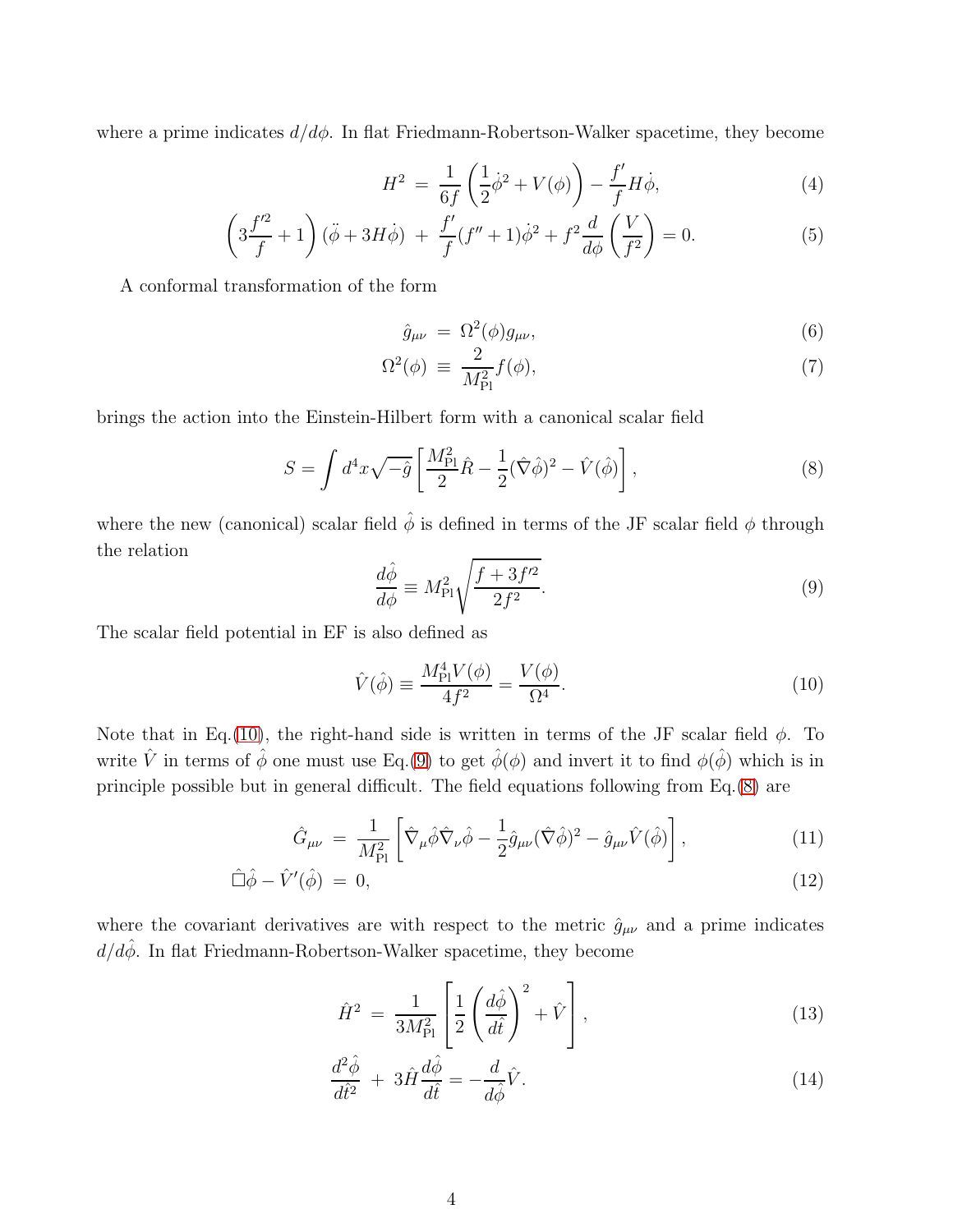#### III. SLOW-ROLL FIELD EQUATIONS IN JF

In non-minimal inflationary models the method followed mostly in the literature is to map the model in JF via conformal transformations to a model in EF, presumably due to the fact that the field equations and the procedure to follow are simpler in EF. The slow-roll parameters in EF are defined as usual,

$$
\epsilon \equiv \frac{M_{\rm Pl}^2}{2} \left[ \frac{\hat{V}'(\hat{\phi})}{\hat{V}(\hat{\phi})} \right]^2, \tag{15}
$$

$$
\eta \equiv M_{\rm Pl}^2 \left[ \frac{\hat{V}''(\hat{\phi})}{\hat{V}(\hat{\phi})} \right], \tag{16}
$$

$$
\zeta \equiv M_{\rm Pl}^2 \left[ \frac{\hat{V}'(\hat{\phi}) \hat{V}'''(\hat{\phi})}{\hat{V}^2(\hat{\phi})} \right]^{1/2}, \qquad (17)
$$

where the prime denotes  $d/d\hat{\phi}$ . To proceed in EF one has to write  $\hat{V}$  in terms of the EF scalar field  $\hat{\phi}$ ; but since in general it is difficult to find  $\hat{\phi}$  in terms of  $\phi$  in closed form, the generally preferred strategy is to express each quantity of interest in terms of the JF quantities. The slow-roll parameters, for example, are to be evaluated at  $\hat{\phi}_{hc}$  which is the value of  $\hat{\phi}$  at which the scales of interest cross the horizon during the inflationary epoch. Although the calculation of the value of the field at horizon-crossing is not an easy task in both frames, by assuming that the scales of interest cross the horizon after  $N$  e-folding before the end of inflation, we can write

<span id="page-4-0"></span>
$$
e^N \equiv \frac{\hat{a}(\hat{t}_{\text{end}})}{\hat{a}(\hat{t}_{\text{hc}})} = \frac{\Omega_{\text{end}}}{\Omega_{\text{hc}}} \frac{a(t_{\text{end}})}{a(t_{\text{hc}})},
$$
(18)

where  $\phi_{hc}$  appearing in  $\Omega$  is the value of the JF scalar corresponding to  $\hat{\phi}_{hc}$ . This allows us to consider the slow-roll parameters, mapped back to the JF, at correct time [\[23](#page-9-7)]. Therefore we need slow-roll field equations and need to solve them to get  $a(t)$  and  $\phi(t)$  in JF. We get the slow-roll field equations in two ways in this section: first we apply the generalized slowroll approximations [\[18](#page-9-2)[–20](#page-9-4)] to get the approximate field equations assuming the existence of inflationary attractors[\[20\]](#page-9-4) in phase space. Second we write the slow-roll field equations in EF, and express them in terms of JF variables by applying the conformal transformations Eq.[\(6\)](#page-3-3) together with the generalized slow-roll conditions.

#### A. Slow-roll field equations in JF via generalized slow-roll conditions

The dynamics of inflationary models with a single minimally coupled inflaton is considered in the "slow-roll approximation" [\[8](#page-8-4)] which amounts to the assumptions that the inflaton evolves slowly in comparison to the Hubble rate, and that the kinetic energy of the inflaton is smaller than its potential energy. These conditions are expressed in a compact way as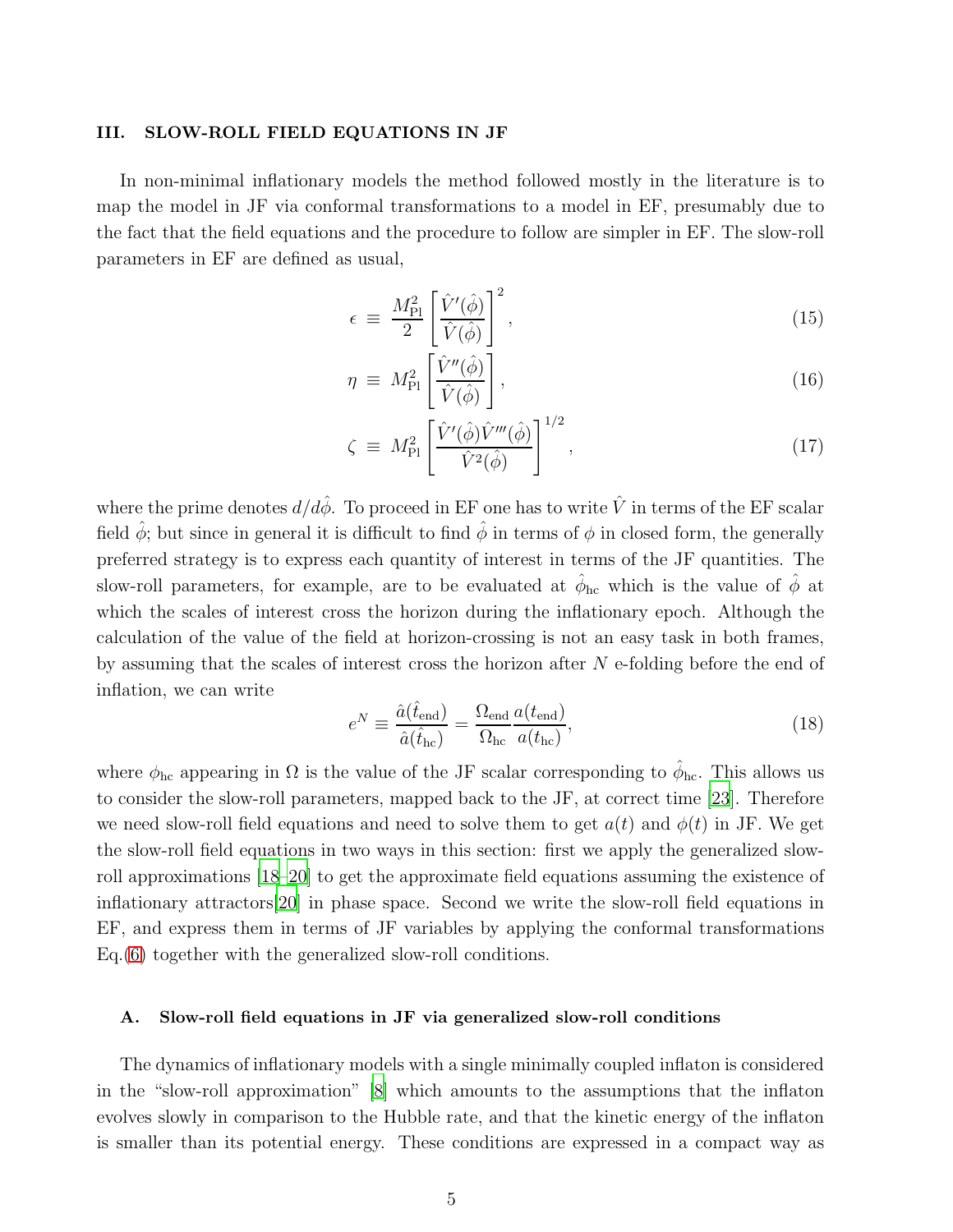$|\ddot{\phi}| \ll H|\dot{\phi}| \ll H^2|\phi|$  and  $\dot{\phi}^2 \ll |V(\phi)|$ . The generalization of these conditions to scalartensor theories with a coupling function  $f(\phi)$  which has a sufficiently fast convergent Taylor expansion is

<span id="page-5-0"></span>
$$
|\ddot{f}| \ll H|\dot{f}| \ll H^2|f|,\tag{19}
$$

first pointed out by Torres, [\[19\]](#page-9-3).

Direct application of these conditions to the field equations in JF, Eqs.[\(4\)](#page-3-4) and [\(5\)](#page-3-4), leads to the approximate field equations of the form

<span id="page-5-1"></span>
$$
H^2 \simeq \frac{1}{6f}V,\tag{20}
$$

$$
3H\dot{\phi} \simeq 2V\frac{f'}{f} - \phi V'.\tag{21}
$$

#### B. Slow-roll field equations in JF via those of EF

The slow-roll field equations in EF are obtained from Eqs.[\(13\)](#page-3-5) and [\(14\)](#page-3-5) with the usual slow-roll approximations as

$$
\hat{H}^2 \simeq \frac{1}{3M_{\rm Pl}^2} \hat{V},\tag{22}
$$

$$
3\hat{H}\frac{d\hat{\phi}}{d\hat{t}} \simeq -\frac{d}{d\hat{\phi}}\hat{V}.\tag{23}
$$

Applying the conformal transformations Eq.[\(6\)](#page-3-3) in connection with the generalized slowroll conditions Eq.[\(19\)](#page-5-0) together, we get the slow-roll approximate field equations in JF. The slow-roll approximated Friedmann equation Eq.[\(20\)](#page-5-1) is exactly the same as the one obtained in the previous section but the slow-roll approximated scalar field equation becomes

<span id="page-5-2"></span>
$$
3H\dot{\phi}\left(1+3\frac{f'^2}{f}\right) \simeq 2V\frac{f'}{f} - \phi V'\tag{24}
$$

which is different from Eq.[\(21\)](#page-5-1) derived in the previous section.

The difference between the scalar field equations in JF implies that the results of calculation of  $\phi_{hc}$  are different, and thus  $\hat{\phi}_{hc}$  and slow-roll parameters are different in turn.

#### C. Comparison through a simple example

In this section we compare the Eqs. $(21)$  and  $(24)$  through the calculation of the spectral index  $n_s$  and check whether there is any meaningful difference between them in the light of the sharpening data of aforementioned observations.

To calculate the spectral index  $n_s$ , we must calculate slow-roll parameters in the EF and evaluate them at  $\hat{\phi}_{hc}$ . But because of the possible technical difficulties in its calculation one can use the slow-roll scalar field equation to get the functional form of  $\phi(t)$  and then Eq.[\(18\)](#page-4-0)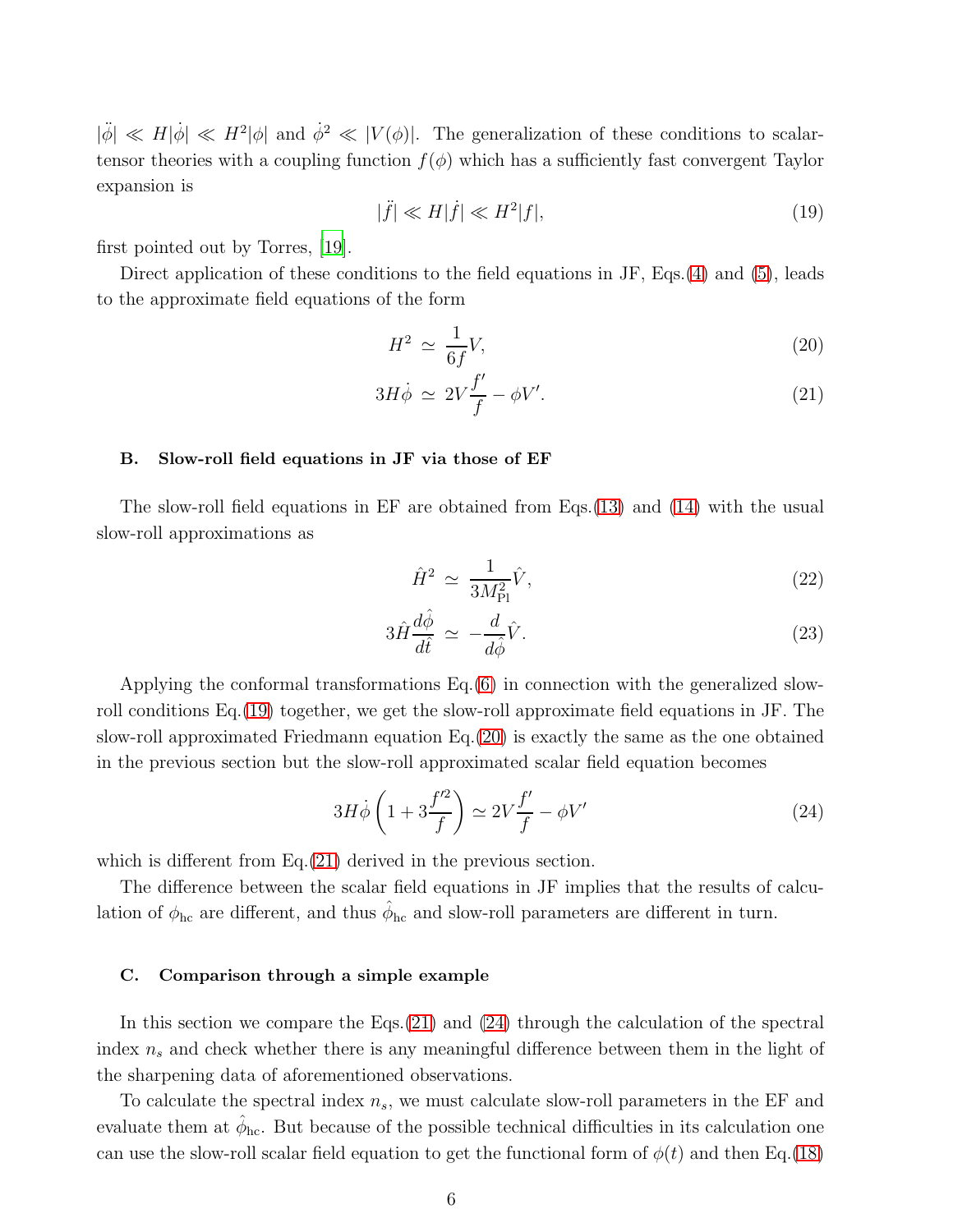to find the corresponding value in JF, for example, for 60 e-foldings. In this way we compare the possible difference between the slow-roll approximations we considered.

The spectral index to the second order in terms of these parameters is given by [\[8](#page-8-4), [24\]](#page-9-8)

$$
n_s = 1 - 6\epsilon + 2\eta + \frac{1}{3}(44 - 18c)\epsilon^2 + (4c - 14)\epsilon\eta + \frac{2}{3}\eta^2 + \frac{1}{6}(13 - 3c)\zeta^2 \tag{25}
$$

where  $\gamma \simeq 0.577$  is the Euler's constant and  $c \equiv 4(ln2 + \gamma) \simeq 5.081$ . Therefore in obtaining  $\phi_{hc}$  any difference in slow-roll field equations will make a difference in the spectral index obviously.

We consider a specific model, the model of induced-gravity inflation [\[25](#page-9-9)[–31](#page-9-10)], to compare the calculations,

$$
S = \int d^4x \sqrt{-g} \left[ \frac{1}{2} \xi \phi^2 R - \frac{1}{2} (\nabla \phi)^2 - V(\phi) \right]
$$
 (26)

together with the Ginzburg-Landau potential

$$
V(\phi) = \frac{\lambda}{4} (\phi^2 - v^2)^2.
$$
 (27)

In this model,  $\xi$  is the coupling strength of scalar field with curvature, and the non-minimal coupling makes the Planck mass a dynamical quantity through the relation  $M_{\text{Pl}} = \sqrt{8\pi \xi}v$ . For this model, the new inflation initial conditions lead to the result for the spectral index to first order

$$
n_s \simeq 1 - 16\xi \tag{28}
$$

if we use Eqs.[\(20\)](#page-5-1) and [\(21\)](#page-5-1), and give the result

$$
n_s \simeq 1 - \frac{16\xi}{1 + 6\xi},\tag{29}
$$

if we use Eqs. [\(20\)](#page-5-1) and [\(24\)](#page-5-2). Although the difference between the two results differs by second order in the (small) parameter  $\xi$ , it is thought to be crucial because the inflationary theoretical predictions have now reached to level of second order in the slow-roll parameters.

The existence of a difference between the two approaches is interesting in that Morris [\[32\]](#page-10-0) shows that JF field equations, if expressed in terms of EF variables, agree with the EF field equations directly obtained from the EF action, provided that some consistency conditions are satisfied, and that these conditions are always met. This result implies that the two frames are, at least, mathematically equivalent which in turn implies that one can work in one frame, if there is any advantage of simplicity over the other, and then can go to the other frame. Further Kaiser showed that the spectral indices are the same in JF and EF [\[33](#page-10-1)]. The route that we follow here is in the reverse order: we obtained the approximate JF equations of motion from those of EF expressed in terms of JF variables and we compare it with the approximate equations of motion obtained directly in the JF. The difference in the results does not seem to be because of the mathematical in-equivalence of the frames but stems from the fact that the slow-rolling approximation is a very critical issue and must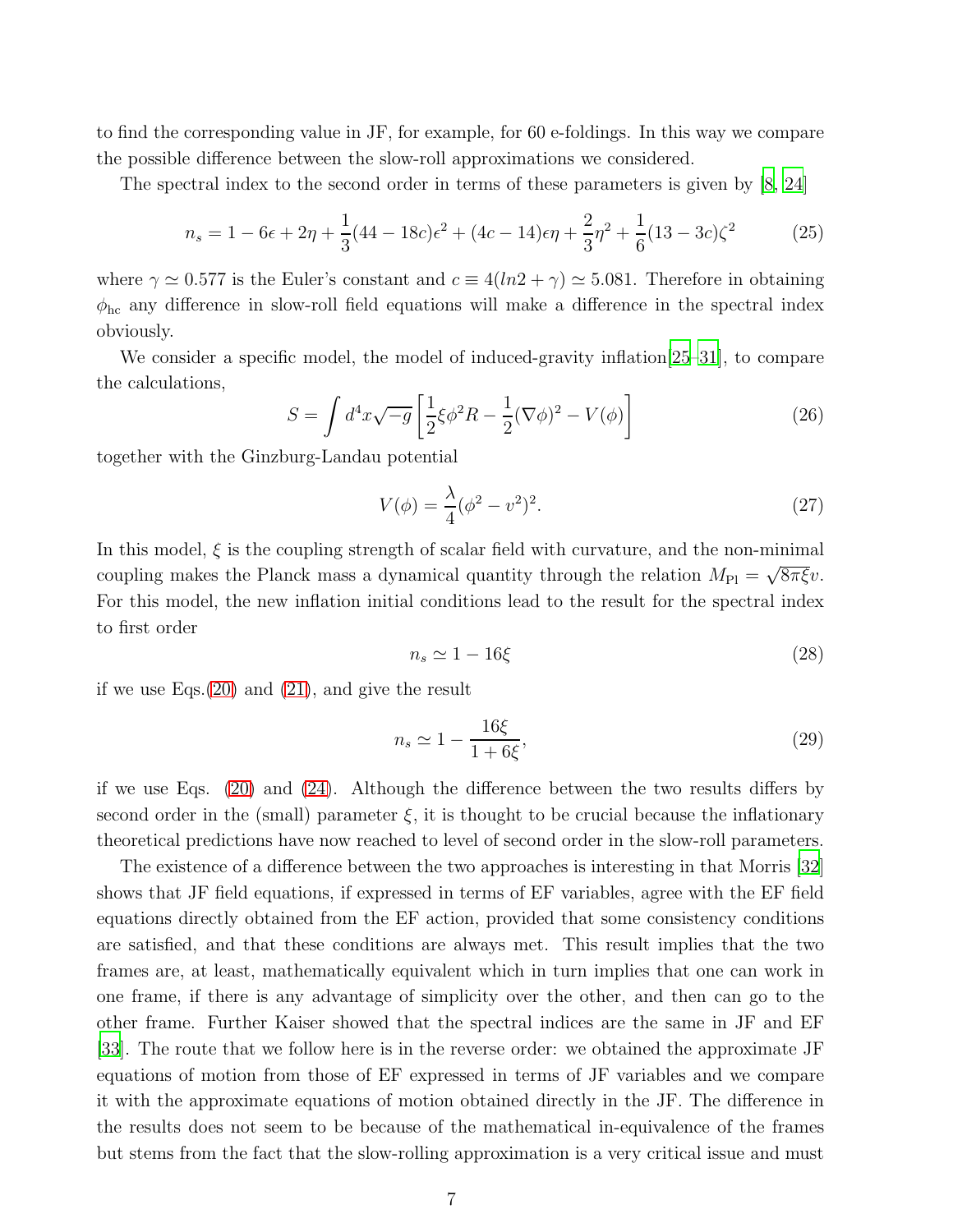be applied carefully for the non-minimal coupling case. From our point of view the method that first writing the slow-roll field equations in EF and then expressing them in terms of JF variables together with the generalized slow-roll parameters seems to be safer and more precise.

The change in the scalar field equation can be expected on the ground that the conformal transformations themselves are dependent on the JF scalar field  $\phi$  and that the 'generalized' approximation directly in the JF cannot give exactly the same scalar equation obtained via conformal transformations from that of the EF.

### IV. CONCLUSION

In this work we have considered a general scalar-tensor theory of a single scalar field non-minimally coupled to the curvature with a general coupling function  $f(\phi)$ . The aim of considering such a system is application to single-field inflationary models in the slow-roll approximation. The non-minimally coupled models in the inflationary context is an active research area and, with the proliferation of recent high-precision observations, is considered to be as important and viable as the standard minimally coupled models. This is obvious in that there are many papers appearing frequently in the literature.

Therefore we have thought that it is better once again (earlier in [\[18](#page-9-2)], [\[19\]](#page-9-3), [\[20](#page-9-4)]) to consider the slow-roll field equations in such models by getting them in two different but related ways, comparing them and systematising the result. A very careful analysis leads to a (presumably, though small) difference in the JF slow-roll scalar field equation of motion which may be meaningful in the light of current precise data. This difference may cause important changes in the parameter space of non-minimal models studied currently. The model example that we choose is in the form that is studied in the literature frequently.

The method that first getting the slow-roll field equations in the EF and then by applying conformal transformations in conjunction with the generalized slow-roll approximation seems to be safer and more precise than getting the JF approximate equations directly in the JF by applying the such generalized conditions. One can expect that the conformal transformation of the slow-roll field equations in EF had to give the analogous equations in the JF; but having preformed the conformal transformations to JF, some additional terms are introduced which are able to be eliminated by the generalized conditions. Thus we suggest to use Eqs.[\(20\)](#page-5-1) and [\(24\)](#page-5-2) as the more precise and correct set of slow-roll field equations in JF.

Another issue that must be clarified is what could be the problem with the use of the generalized slow-roll approximation directly in the JF, i.e. Eqs.[\(20\)](#page-5-1) and [\(21\)](#page-5-1). To answer this question one must remember that the slow-roll approximation is originally defined in the EF and it has a well-motivated physical content; direct generalization of this approach to the JF can possibly miss some underlying physical principles even if it seems mathematically proper. (An example of such a point in the literature is to disregard the necessity of attractor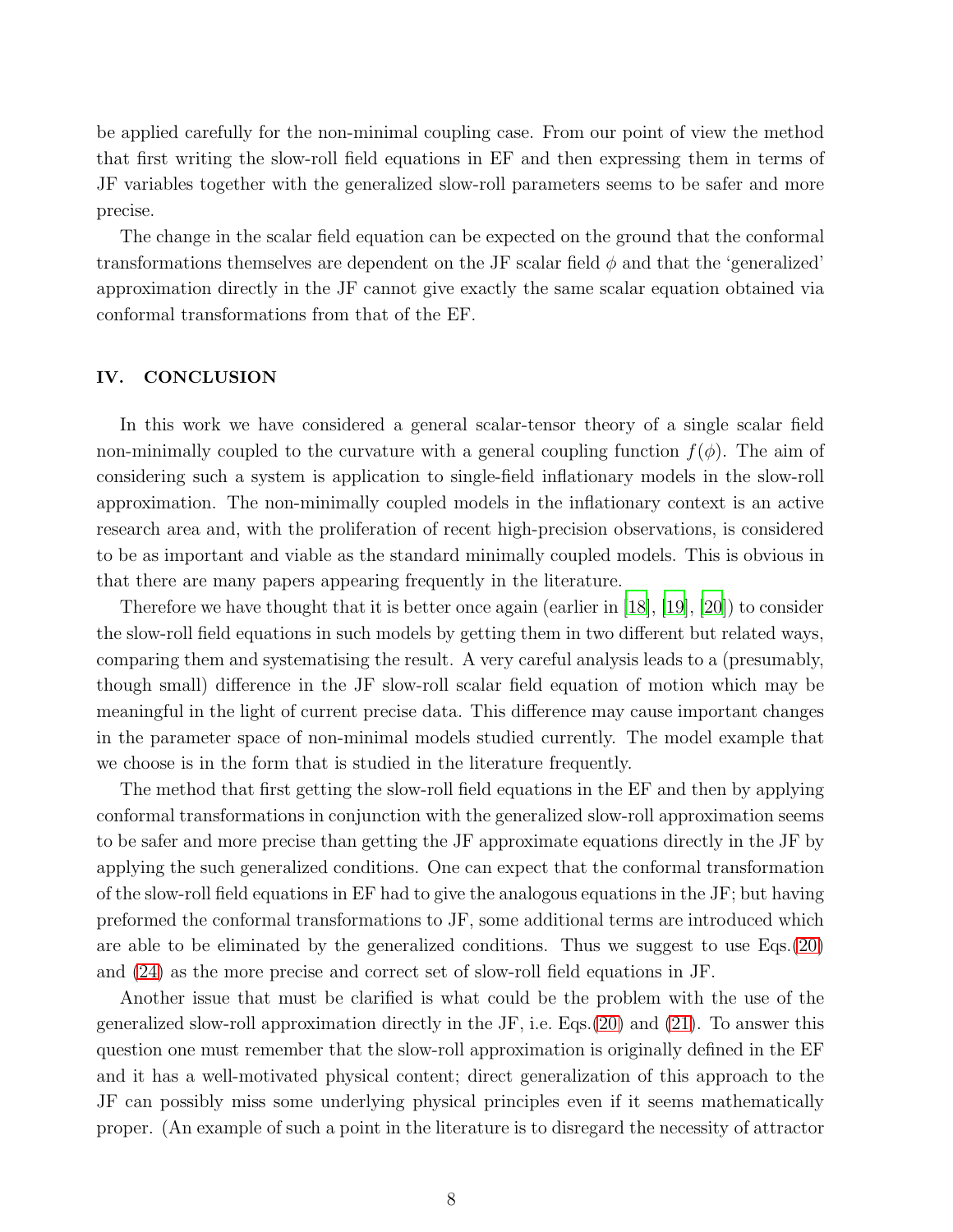behaviour for such an approximation to work in the non-minimal context.)

- <span id="page-8-0"></span>[1] A. H. Guth, "Inflationary universe: A possible solution to the horizon and flatness problems," Physical Review D, vol. 23, pp. 347–356, Jan. 1981.
- [2] A. D. Linde, "A new inflationary universe scenario: A possible solution of the horizon, flatness, homogeneity, isotropy and primordial monopole problems," Physics Letters B, vol. 108, pp. 389–393, Feb. 1982.
- <span id="page-8-1"></span>[3] A. Albrecht and P. J. Steinhardt, "Cosmology for grand unified theories with radiatively induced symmetry breaking," Physical Review Letters, vol. 48, pp. 1220–1223, Apr. 1982.
- <span id="page-8-2"></span>[4] J. E. Lidsey, A. R. Liddle, E. W. Kolb, E. J. Copeland, T. Barreiro, and M. Abney, "Reconstructing the inflaton potential<sup>-</sup>an overview," Rev. Mod. Phys., vol. 69, pp. 373–410, Apr 1997.
- [5] D. H. Lyth and A. Riotto, "Particle physics models of inflation and the cosmological density perturbation," *Physics Reports*, vol. 314, no. 12, pp.  $1 - 146$ , 1999.
- [6] B. A. Bassett, S. Tsujikawa, and D. Wands, "Inflation dynamics and reheating," Rev. Mod. Phys., vol. 78, pp. 537–589, May 2006.
- <span id="page-8-3"></span>[7] D. Baumann, "TASI Lectures on Inflation," ArXiv e-prints 0907.5424, July 2009.
- <span id="page-8-4"></span>[8] A. R. Liddle, P. Parsons, and J. D. Barrow, "Formalizing the slow-roll approximation in inflation," Physical Review D, vol. 50, pp. 7222–7232, Dec. 1994.
- <span id="page-8-5"></span>[9] V. Faraoni, "Nonminimal coupling of the scalar field and inflation," Physical Review D, vol. 53, pp. 6813–6821, June 1996.
- <span id="page-8-6"></span>[10] T. Muta and S. D. Odintsov, "Model Dependence of the Non-Minimal Scalar-Graviton Effective Coupling Constant in Curved Space-Time," Modern Physics Letters A, vol. 6, pp. 3641– 3646, 1991.
- <span id="page-8-7"></span>[11] I. L. Shapiro, P. M. Teixeira, and A. Wipf, "On the functional renormalization group for the scalar field on curved background with non-minimal interaction,"  $ArXiv$  e-prints 1503.00874, Mar. 2015.
- <span id="page-8-8"></span>[12] T. Inagaki, R. Nakanishi, and S. D. Odintsov, "Inflationary parameters in renormalization group improved theory," Astrophysics and Space Science, vol. 354, pp. 627–632, Dec. 2014.
- <span id="page-8-9"></span>[13] T. Inagaki, R. Nakanishi, and S. D. Odintsov, "Non-Minimal Two-Loop Inflation," ArXiv e-prints 1502.06301, Feb. 2015.
- <span id="page-8-10"></span>[14] G. Hinshaw, D. Larson, E. Komatsu, D. N. Spergel, C. L. Bennett, J. Dunkley, M. R. Nolta, M. Halpern, R. S. Hill, N. Odegard, L. Page, K. M. Smith, J. L. Weiland, B. Gold, N. Jarosik, A. Kogut, M. Limon, S. S. Meyer, G. S. Tucker, E. Wollack, and E. L. Wright, "Nine-year Wilkinson Microwave Anisotropy Probe (WMAP) Observations: Cosmological Parameter Results," Astrophysical Journal Supplements, vol. 208, p. 19, Oct. 2013.
- [15] Planck Collaboration, P. A. R. Ade, N. Aghanim, C. Armitage-Caplan, M. Arnaud, M. Ash-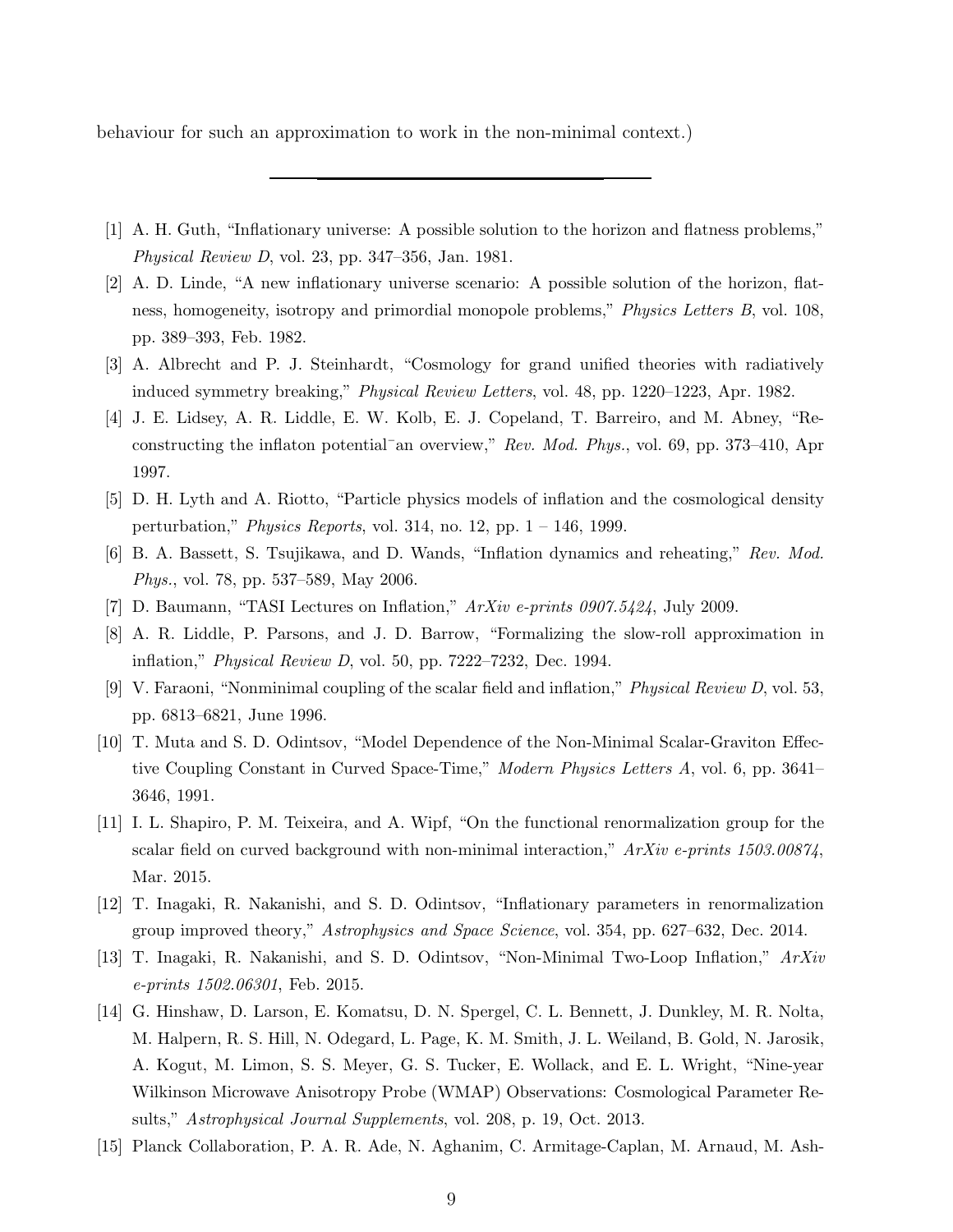down, F. Atrio-Barandela, J. Aumont, C. Baccigalupi, A. J. Banday, and et al., "Planck 2013 results. XXII. Constraints on inflation," Astronomy and Astrophysics, vol. 571, p. A22, Nov. 2014.

- <span id="page-9-0"></span>[16] Planck Collaboration, P. A. R. Ade, N. Aghanim, C. Armitage-Caplan, M. Arnaud, M. Ashdown, F. Atrio-Barandela, J. Aumont, C. Baccigalupi, A. J. Banday, and et al., "Planck 2013 results. XVI. Cosmological parameters," Astronomy and Astrophysics, vol. 571, p. A16, Nov. 2014.
- <span id="page-9-1"></span>[17] BICEP2/Keck, Planck Collaborations, :, P. A. R. Ade, N. Aghanim, Z. Ahmed, R. W. Aikin, K. D. Alexander, M. Arnaud, J. Aumont, and et al., "A Joint Analysis of BICEP2/Keck Array and Planck Data," ArXiv e-prints 1502.00612, Feb. 2015.
- <span id="page-9-2"></span>[18] J. R. Morris, "Generalized slow-roll conditions and the possibility of intermediate scale inflation in scalar-tensor theory," Classical and Quantum Gravity, vol. 18, pp. 2977–2987, Aug. 2001.
- <span id="page-9-3"></span>[19] D. F. Torres, "Slow roll inflation in nonminimally coupled theories: hyperextended gravity approach," Physics Letters A, vol. 225, pp. 13–17, Feb. 1997.
- <span id="page-9-4"></span>[20] V. Faraoni, "Generalized slow-roll inflation," Physics Letters A, vol. 269, pp. 209–213, May 2000.
- <span id="page-9-5"></span>[21] D. I. Kaiser, "Multifield Inflation after Planck: The Case for Nonminimal Couplings," Phys. Rev. Lett. , vol. 112, pp. 011302, Jan. 2014.
- <span id="page-9-6"></span>[22] R. Kallosh, A. Linde, and D. Roest, "Universal Attractor for Inflation at Strong Coupling," Physical Review Letters, vol. 112, p. 011303, Jan. 2014.
- <span id="page-9-7"></span>[23] D. I. Kaiser, "Primordial spectral indices from generalized Einstein theories," Physical Review D, vol. 52, pp. 4295–4306, Oct. 1995.
- <span id="page-9-8"></span>[24] E. D. Stewart and D. H. Lyth, "A more accurate analytic calculation of the spectrum of cosmological perturbations produced during inflation," Physics Letters B, vol. 302, pp. 171– 175, Mar. 1993.
- <span id="page-9-9"></span>[25] D. I. Kaiser, "Constraints in the context of induced-gravity inflation," Physical Review D, vol. 49, pp. 6347–6353, June 1994.
- [26] D. I. Kaiser, "Induced-gravity inflation and the density perturbation spectrum," Physics Letters B, vol. 340, pp. 23–28, Dec. 1994.
- [27] B. L. Spokoiny, "Inflation and generation of perturbations in broken-symmetric theory of gravity," Physics Letters B, vol. 147, pp. 39–43, Nov. 1984.
- [28] F. S. Accetta, D. J. Zoller, and M. S. Turner, "Induced-gravity inflation," Physical Review D, vol. 31, pp. 3046–3051, June 1985.
- [29] F. Lucchin, S. Matarrese, and M. D. Pollock, "Inflation with a non-minimally coupled scalar field," Physics Letters B, vol. 167, pp. 163–168, Feb. 1986.
- [30] R. Fakir and W. G. Unruh, "Induced-gravity inflation," Physical Review D, vol. 41, pp. 1792– 1795, Mar. 1990.
- <span id="page-9-10"></span>[31] J. L. Cervantes-Cota and H. Dehnen, "Induced gravity inflation in the SU(5) GUT," Physical